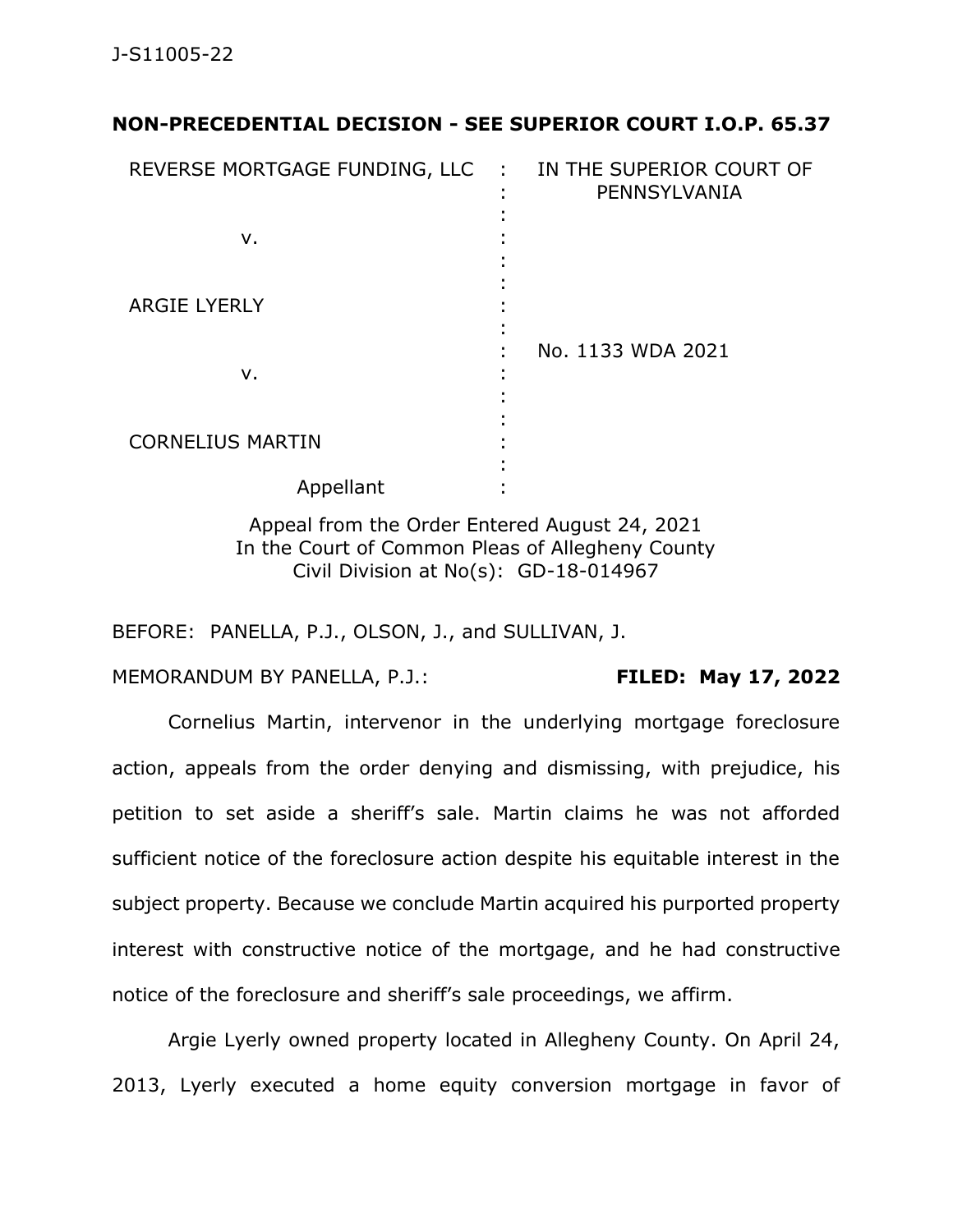Mortgage Electronic Recording Systems, Inc., as nominee for Liberty Home Equity Solutions, Inc., as well as a promissory note securing the mortgage.

On December 21, 2017, Mortgage Electronic Recording Systems assigned the mortgage to Live Well Financial, Inc. ("Live Well"). Live Well initiated a foreclosure action by filing a complaint on November 14, 2018. Live Well alleged the mortgage was in default as of July 10, 2018, because Lyerly no longer occupied the property as her principal place of residence, as required by the mortgage agreement. Live Well also alleged an outstanding balance of \$25,144.35.

Live Well assigned the mortgage to Reverse Mortgage Funding, LLC ("RMF") on January 9, 2019, and RMF was subsequently substituted as plaintiff in the underlying action.<sup>1</sup> Lyerly did not respond. RMF filed a praecipe for entry of default judgment and judgment was entered in the amount of \$25,740.82, plus costs and interest. A writ of execution was subsequently issued, and Lyerly was served with notice of the scheduled sheriff's sale, via certified mail at her last known address and by posting the notice at the subject property.<sup>2</sup>

<sup>&</sup>lt;sup>1</sup> On September 4, 2019, RMF assigned the mortgage to RMF, as nominee for Wilmington Trust, NA, not in its individual capacity but solely as trustee for Broad Street Funding Trust, II, which was reflected by a substitution of the plaintiff in the foreclosure action. For consistency, we will continue to address this entity in its amended capacity as RMF.

<sup>&</sup>lt;sup>2</sup> Because the property was vacant, Live Well sought and was granted permission to serve Lyerly in this manner.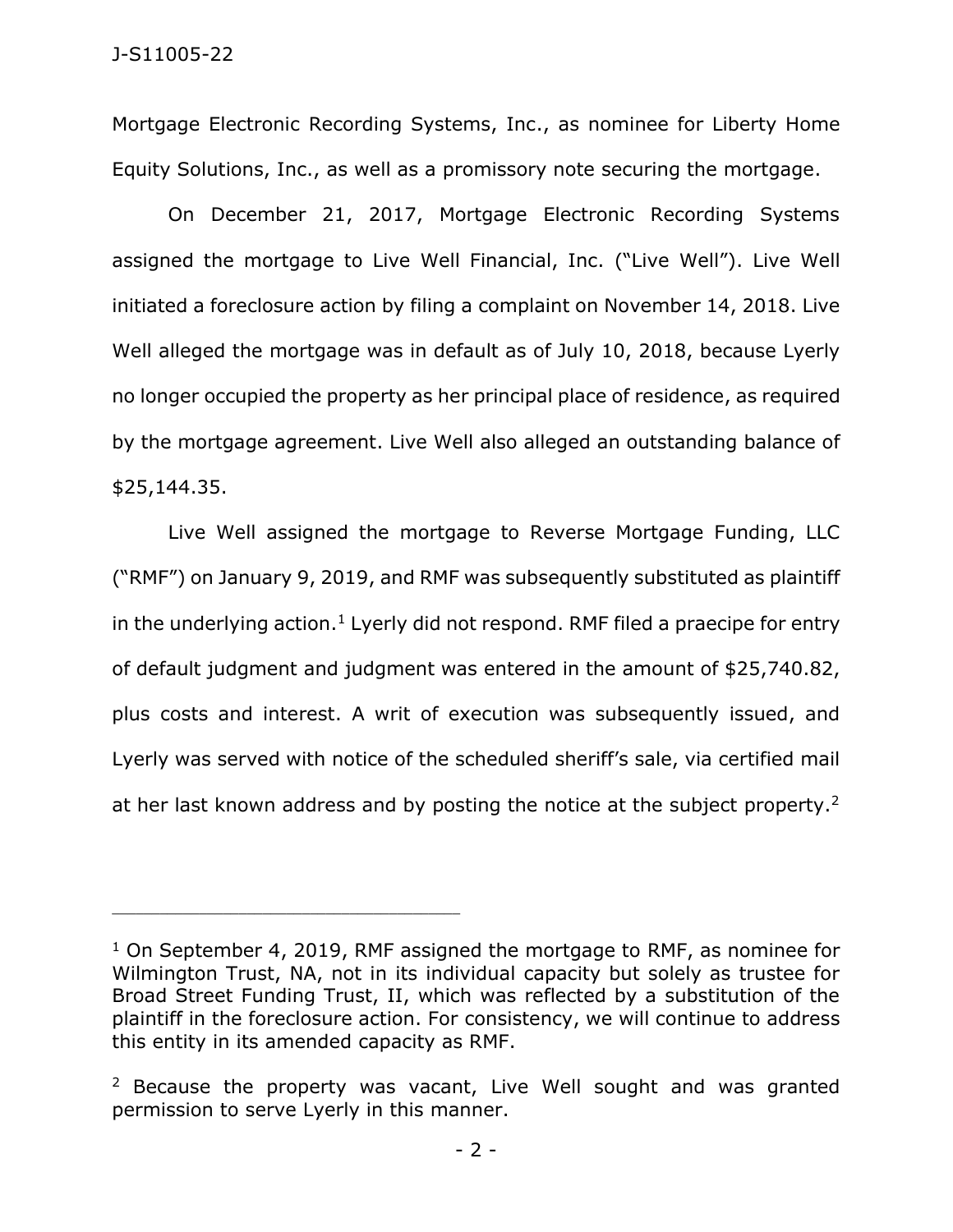Following several postponements, the sheriff's sale was held on January 6, 2020, and RMF purchased the property. However, the Allegheny County Recorder of Deeds Office could not record the sheriff's deed because Lyerly had transferred the property to Martin by a deed recorded on November 4, 2019.

On March 23, 2021, RMF filed a motion to confirm the sheriff's sale. Therein, RMF argued that because Martin acquired an interest in the property after the foreclosure proceedings were initiated and default judgment had been entered, his interest was divested by the sheriff's sale.

On April 15, 2021, Martin filed a petition to intervene and set aside the sheriff's sale. Martin claimed he had entered into a land installment contract with Lyerly on June 2, 2016; he had sent a total of \$14,000.00 in mortgage payments to Live Well; and he was in the process of negotiating a short sale. Further, Martin claimed RMF failed to provide him with notice of the sheriff's sale. Martin also filed a counterclaim to quiet title. The trial court granted Martin's petition to intervene and added Martin to the action as a party in interest.

The trial court held oral argument on the parties' respective petitions. By orders entered August 24, 2021, the trial court confirmed the sheriff's sale, directed the Recorder of Deeds to accept the sheriff's deed for recording, and

- 3 -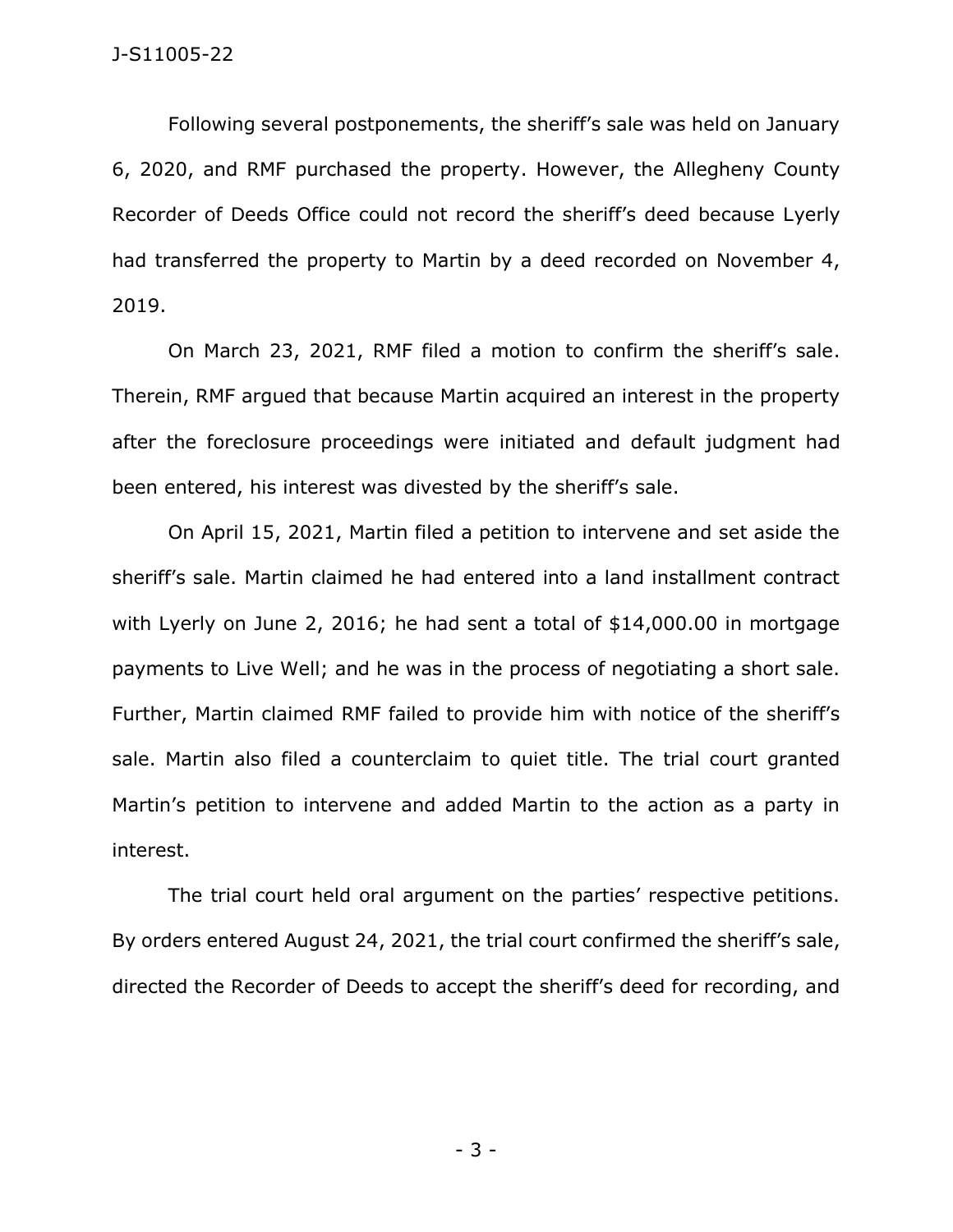denied and dismissed Martin's petition to set aside the sheriff's sale and counterclaim. This timely appeal followed.<sup>3</sup>

A petition to set aside a sheriff's sale invokes a trial court's equitable

powers. *See Nationstar Mortg., LLC v. Lark*, 73 A.3d 1265, 1267 (Pa.

Super. 2013). We review the trial court's order for an abuse of discretion:

The burden of proving circumstances warranting the exercise of the court's equitable powers is on the petitioner, and the request to set aside a sheriff's sale may be refused due to insufficient proof to support the allegations in the petition. Sheriff's sales have been set aside where the validity of the sale proceedings is challenged, a deficiency pertaining to the notice of the sale exists, or where misconduct occurs in the bidding process. This [C]ourt will not reverse the trial court's decision absent a clear abuse of discretion.

## *Irwin Union Nat'l Bank & Trust Co. v. Famous*, 4 A.3d 1099, 1102 (Pa.

Super. 2010) (internal citations and quotation marks omitted).

\_\_\_\_\_\_\_\_\_\_\_\_\_\_\_\_\_\_\_\_\_\_\_\_\_\_\_\_\_\_\_\_\_\_\_\_\_\_\_\_\_\_\_\_

Martin argues he is the actual and equitable owner of the property, and the trial court erred by failing to strike the foreclosure action as a result of RMF's failure to name Martin as a party and notify him of the proceedings. *See* Appellant's Brief at 16. Martin acknowledges the deed conveying the property to him was not recorded until November 4, 2019, but contends he and Lyerly executed a contract for deed on June 2, 2016.<sup>4</sup> *See id.* at 18.

<sup>3</sup> On January 4, 2022, RMF filed a motion to dismiss Martin's appeal for failure to timely file a brief. This Court denied RMF's motion to dismiss without prejudice. RMF does not raise this issue again in its appellate brief.

<sup>&</sup>lt;sup>4</sup> The referenced contract between Lyerly and Martin does not appear in the certified record before this Court. Martin asserts that he agreed to buy the *(Footnote Continued Next Page)*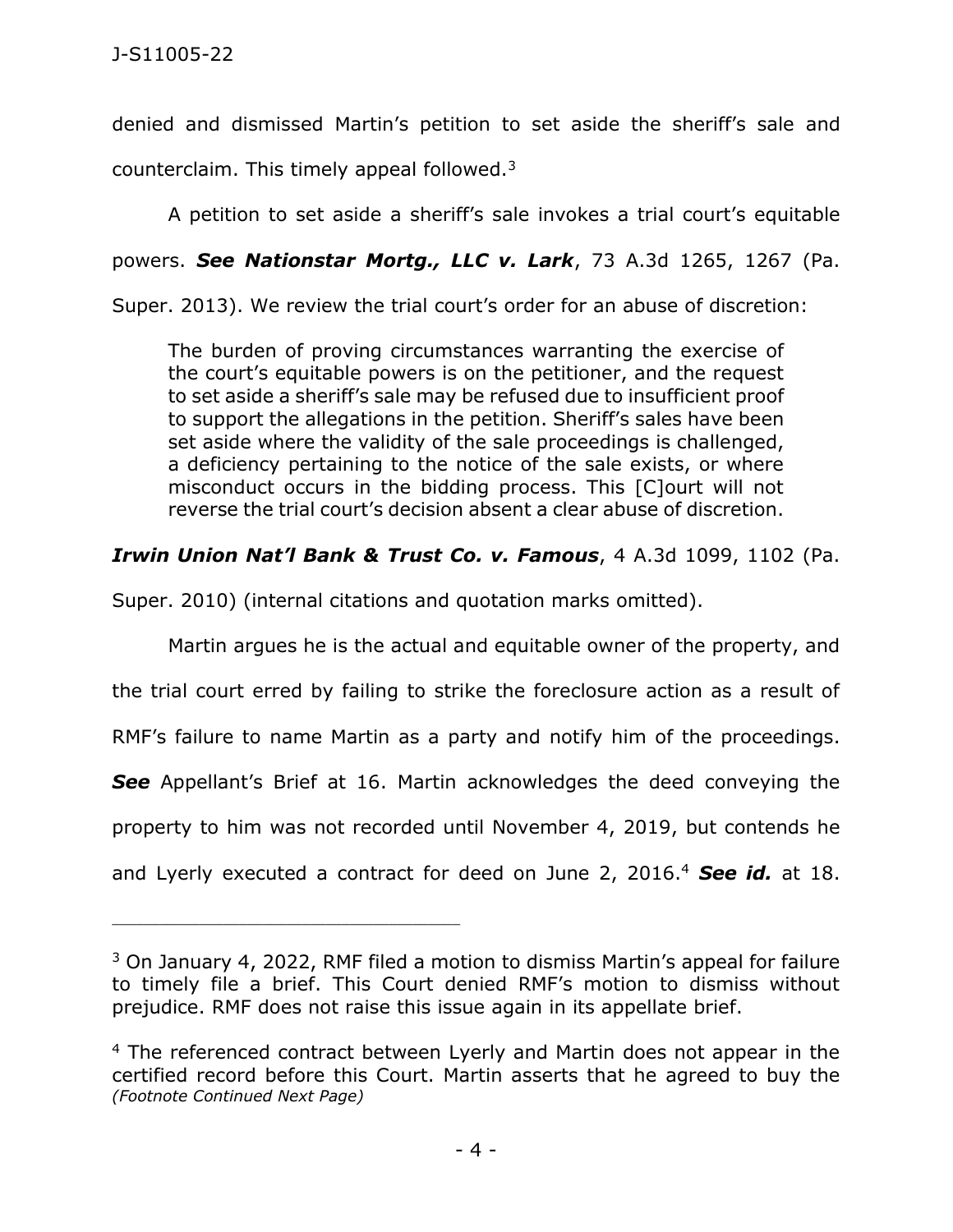Martin therefore argues he acquired an interest in the property in 2016, well before Live Well initiated the instant foreclosure action. *See id.* at 19-21. According to Martin, he did not receive notice of the foreclosure proceedings and was in negotiations with RMF to purchase the property in 2019, during the time RMF requested postponements of the sheriff's sale. *See id.* at 18- 19. Martin asserts RMF had notice of Martin's interest in the property. *See id.* at 22.

Martin argues, in part, that he should have been named as a party in the foreclosure action as the "real owner" of the property. Pennsylvania Rule of Civil Procedure 1144 requires a plaintiff in a mortgage foreclosure action to name as defendants (1) the mortgagor; (2) any known personal representative, heir or devisee of a deceased mortgagor; and (3) "the real owner of the property, or if the real owner is unknown, the grantee in the last recorded deed." Pa.R.C.P. 1144(a). This Court has explained that the term "real owner" is limited to those individuals who have liability on the mortgage.

*See U.S. Bank Nat'l Assoc. for Pa. Housing Fin. Agency v. Watters*, 163 A.3d 1019, 1025-26 (Pa. Super. 2017); *Bank of Pa. v. G/N Enters., Inc.*, 463 A.2d 4, 6 (Pa. Super. 1983) ("one who takes title from the mortgagor is a 'real owner'" (citation omitted)).

\_\_\_\_\_\_\_\_\_\_\_\_\_\_\_\_\_\_\_\_\_\_\_\_\_\_\_\_\_\_\_\_\_\_\_\_\_\_\_\_\_\_\_\_

property from Lyerly for \$25,000.00, reflecting the outstanding mortgage balance. *See* Appellant's Brief at 13.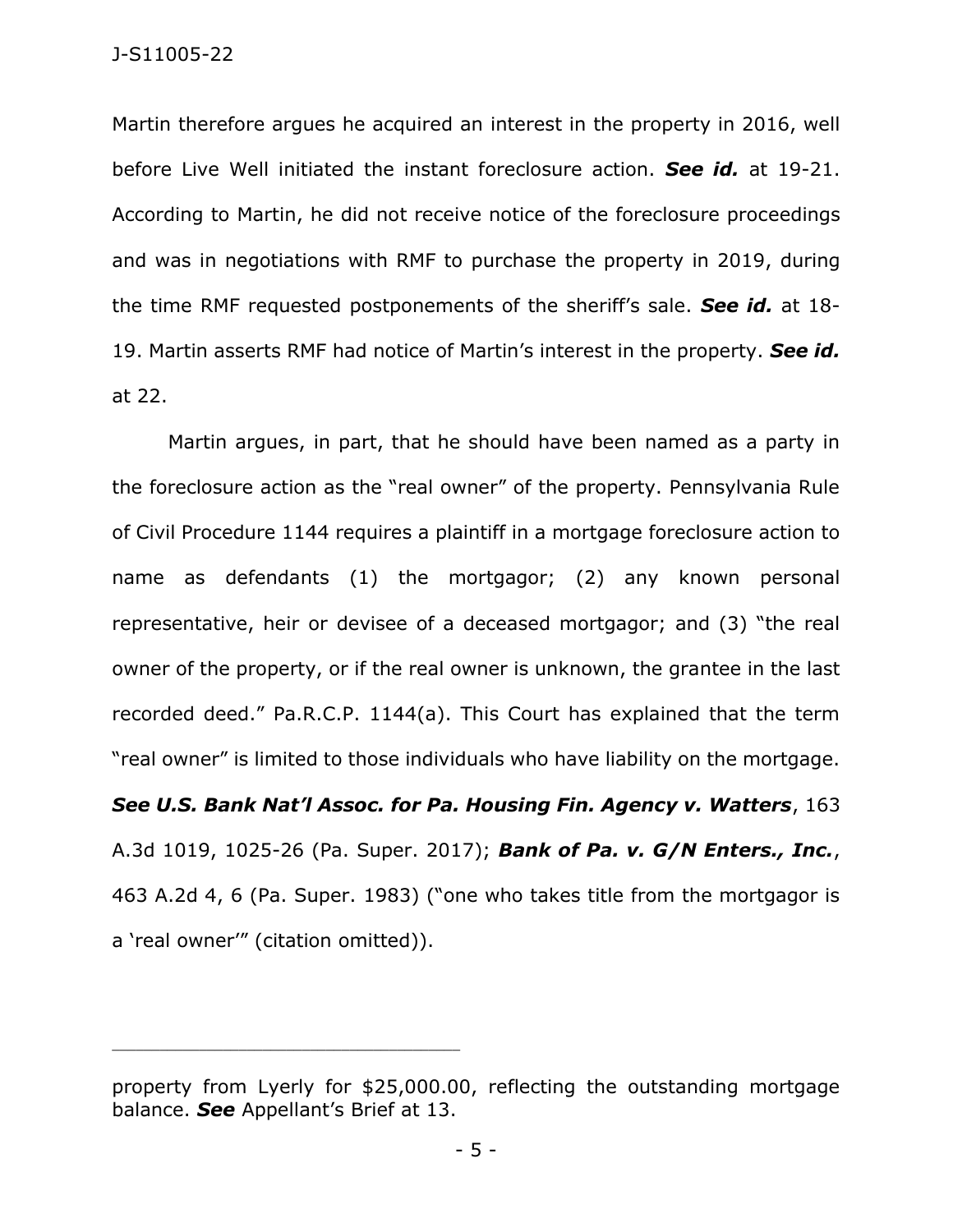Here, Martin does not argue that he assumed legal liability on the mortgage. To the extent Martin contends the 2016 land installment contract made him the real owner of the property, we note that the contract is conspicuously absent from the certified record. *See Brandon v. Ryder Truck Rental, Inc.*, 34 A.3d 104, 106 n.1 (Pa. Super. 2011) (explaining that an appellant has a duty to provide this Court with a complete record for appellate review). Martin briefly states he "never missed a payment to the bank." Appellant's Brief at 14. However, Martin fails to explain the basis upon which these payments were made, and the record contains no evidence that Martin assumed liability to RMF for payment on the mortgage or otherwise executed an agreement with RMF which would negate RMF's ability to initiate foreclosure proceedings.<sup>5</sup> Accordingly, Martin failed to establish that he was required, or even entitled, to be named as a defendant in the mortgage foreclosure action.

Even assuming Martin had an equitable interest in the property, we conclude that he had constructive notice of the mortgage, the foreclosure action, and the sheriff's sale. First, we again note that Martin himself alleges that he never missed a payment to RMF. If we accept this assertion as true,

\_\_\_\_\_\_\_\_\_\_\_\_\_\_\_\_\_\_\_\_\_\_\_\_\_\_\_\_\_\_\_\_\_\_\_\_\_\_\_\_\_\_\_\_

<sup>&</sup>lt;sup>5</sup> To the extent Martin has any equitable claim against RMF for the recovery of funds he paid toward the purchase of the property, the instant action is not the appropriate vehicle for obtaining relief.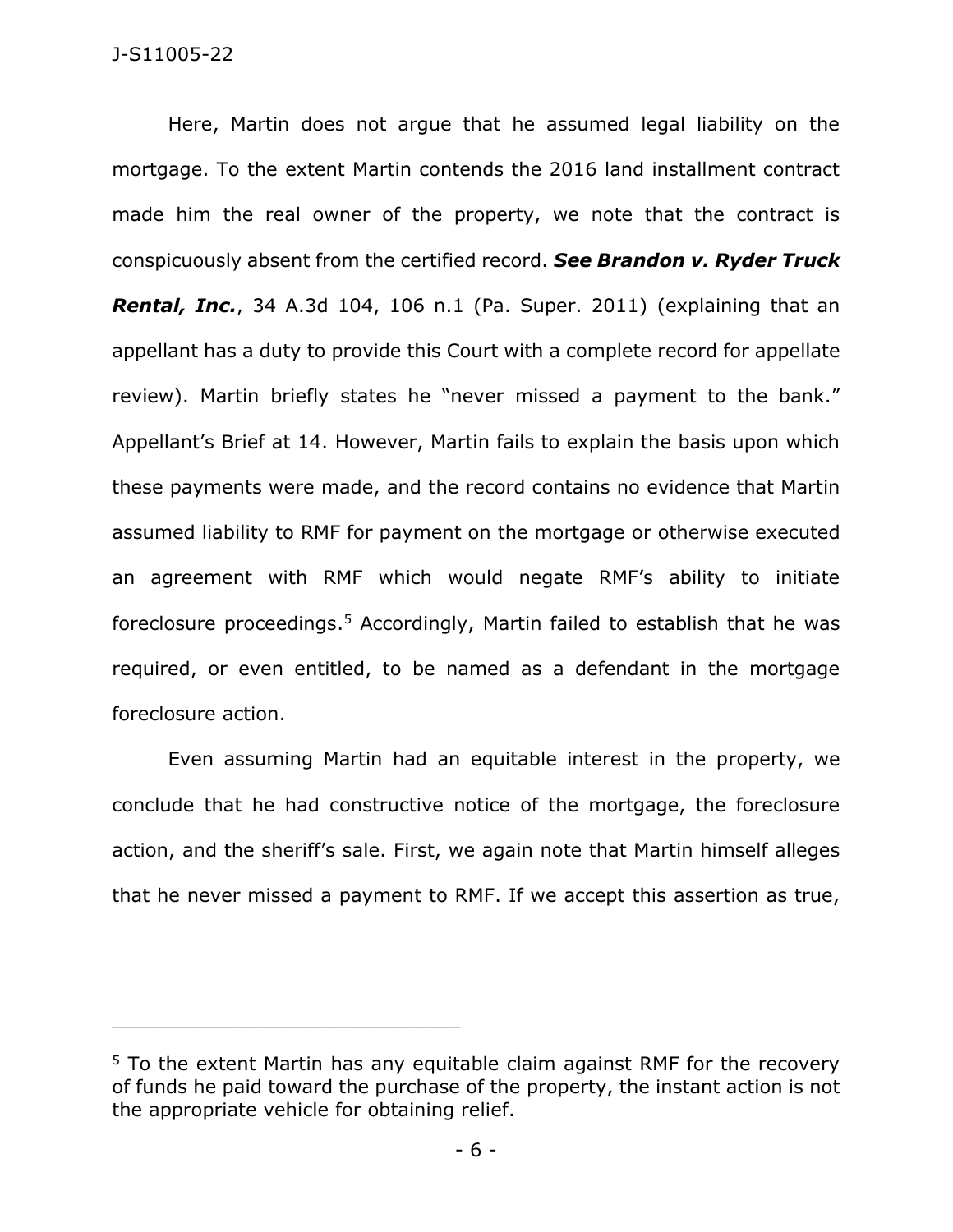Martin was clearly aware that the property was subject to the mortgage and

therefore had some responsibility to make himself aware of the terms.

Even if we ignore this assertion, Martin was still legally presumed to be aware of the terms of the mortgage. Properly recorded mortgages provide all subsequent purchasers of the property with constructive notice of the mortgage terms:

The legal effect of the recording of such agreements [concerning real property, as defined in § 356,] shall be to give constructive notice to subsequent purchasers, mortgagees, and/or judgment creditors of the parties to said agreements of the fact of the granting of such rights or privileges and/or of the execution of said releases, and the rights of the subsequent purchasers, mortgagees, and/or judgment creditors of the parties to said agreements shall be limited thereby **with the same force and effect as if said subsequent purchasers, mortgagees, and/or judgment creditors had actually joined in the execution of the agreement or agreements aforesaid.**

21 P.S. § 357 (emphasis added); *see also First Citizens Nat'l Bank v.* 

*Sherwood*, 879 A.2d 178, 181 (Pa. 2005) (concluding subsequent purchaser

had constructive notice of a properly recorded but improperly indexed

mortgage).

\_\_\_\_\_\_\_\_\_\_\_\_\_\_\_\_\_\_\_\_\_\_\_\_\_\_\_\_\_\_\_\_\_\_\_\_\_\_\_\_\_\_\_\_

Here, Martin claims he acquired an interest in the property on June 2,

2016.<sup>6</sup> Martin expressly acknowledges the reverse mortgage and note were

 $6$  Martin vaguely refers to statutes governing the recording of deeds; however, he failed to include citation to those statutes. *See* Pa.R.A.P. 2119(a) (directing an appellant's argument to include appropriate discussion and citation of authorities). We recognize that an unrecorded conveyance is rendered void only to a subsequent *bona fide* purchaser who does not have actual or *(Footnote Continued Next Page)*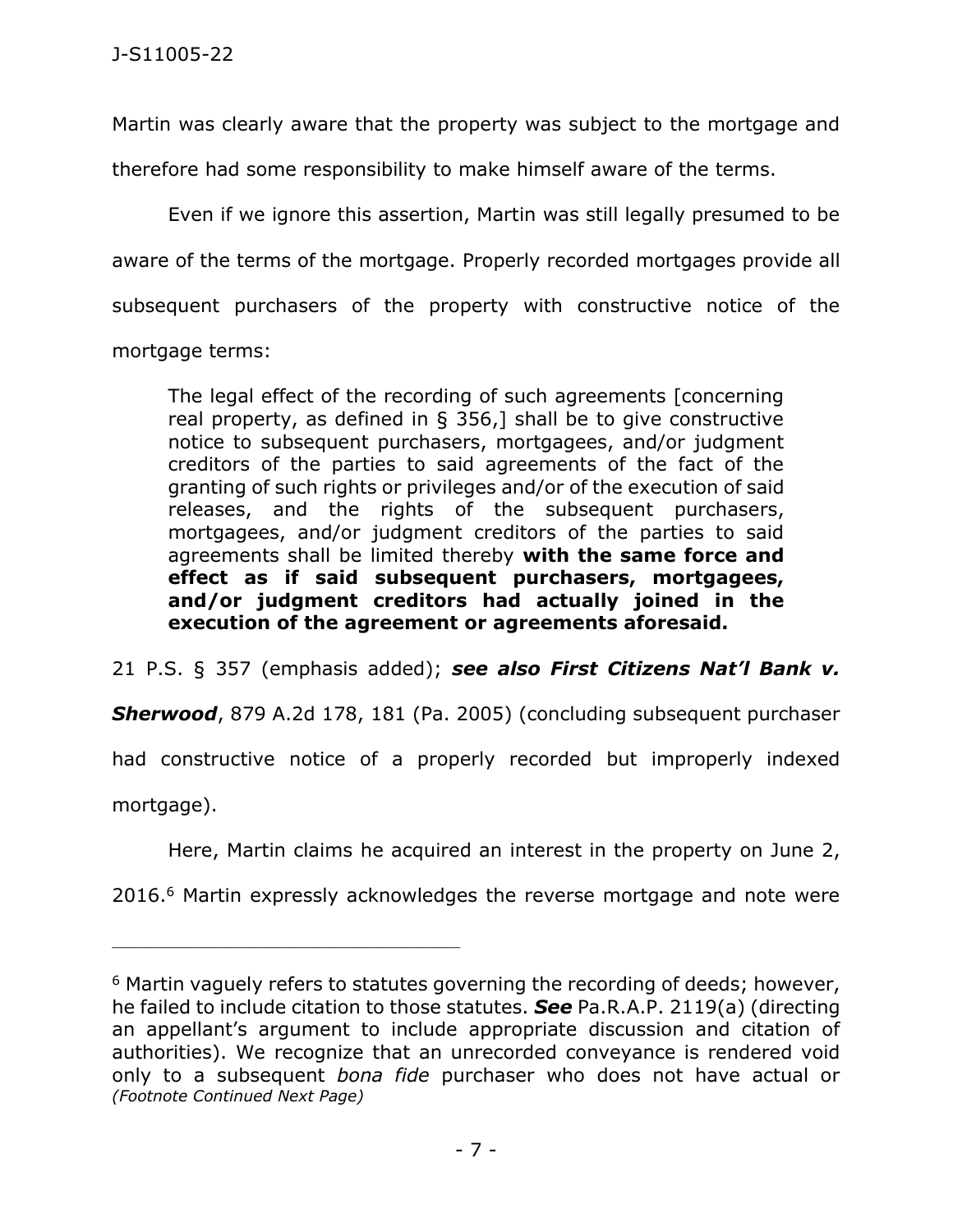executed and recorded with the Recorder of Deeds in 2013. *See* Appellant's Brief at 10; *see also* Motion to Reassess Damages, 8/16/19, Exhibit A (Mortgage) (reflecting Lyerly's execution of the mortgage and accompanying note on April 24, 2013). Thus, in accordance with 21 P.S. § 357, Martin assumed any interest he acquired in the property with constructive notice of the mortgage, including all its terms.

The mortgage requires Lyerly to occupy the property as her principal place of residence for the term of the agreement. *See* Motion to Reassess Damages, 8/16/19, Exhibit A (Mortgage), ¶ 4. Further, the mortgage provides for acceleration of the debt with immediate payment-in-full if Lyerly's title is sold or transferred. *See id.*, ¶ 9(a)(ii). The lender may also require immediate payment-in-full, with approval of the Secretary of Housing and Urban Development, if the property ceases to be Lyerly's principal residence for any reason other than death. *See id.*, ¶ 9(b)(i). Martin was therefore on constructive notice of the mortgage at the time he entered into the land installment contract with Lyerly and must be presumed aware of the conditions constituting default.

Martin also points to his negotiations for short sale of the property as evidence that he did not receive notice of the foreclosure action. Martin

\_\_\_\_\_\_\_\_\_\_\_\_\_\_\_\_\_\_\_\_\_\_\_\_\_\_\_\_\_\_\_\_\_\_\_\_\_\_\_\_\_\_\_\_

constructive notice of the transfer. *See MERSCORP, Inc. v. Del. County*, 207 A.3d 855, 866 (Pa. 2019); *see also* 21 P.S. § 351. We also note that Martin waited more than three years to record the deed to protect his interest.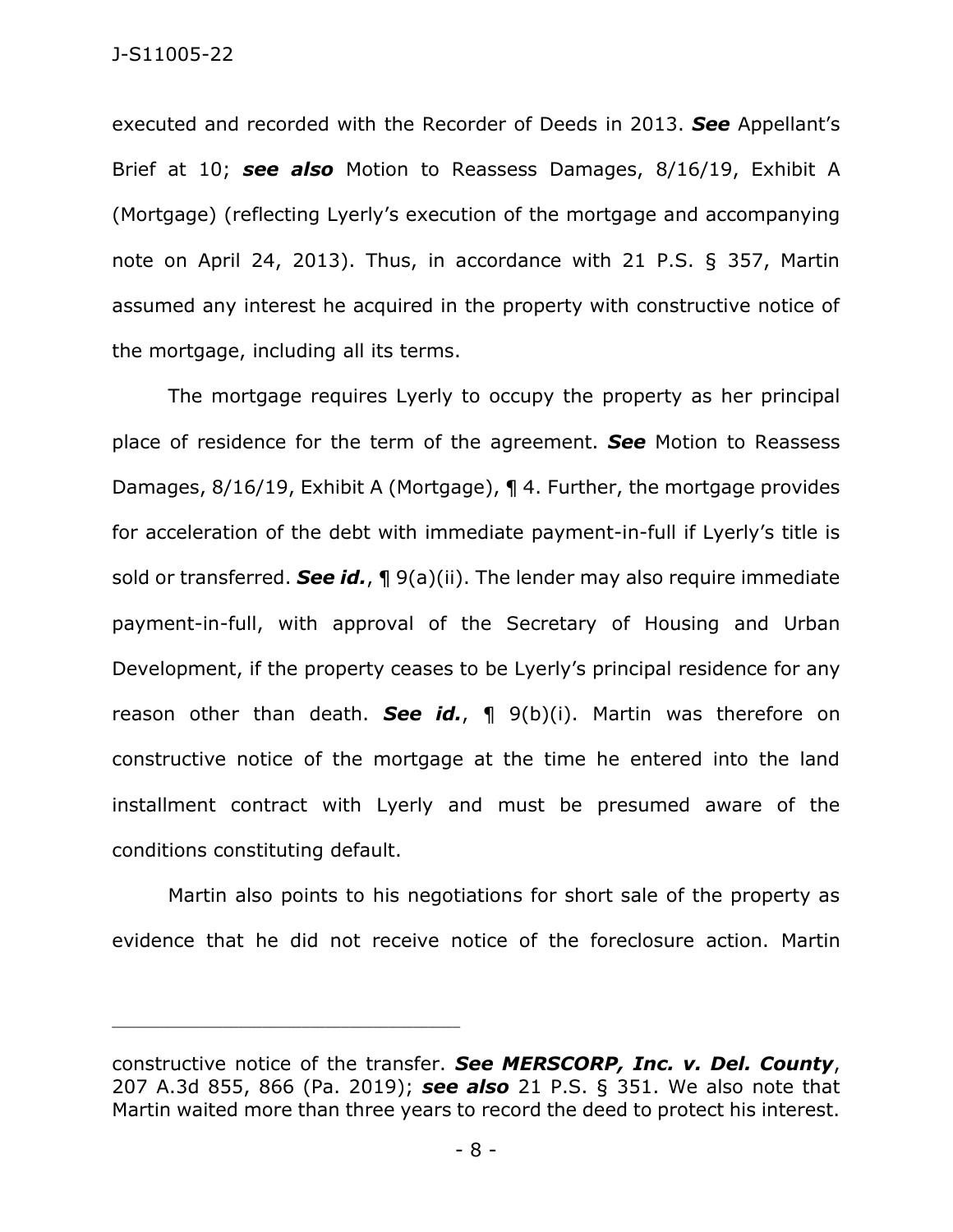attached to his petition to intervene and set aside the sheriff's sale several email exchanges between his real estate agent, Gloria Potter, and a representative of RMF's short sale department. Once again, Martin's own allegations demonstrate that he was aware of the mortgage, the foreclosure proceedings, and that a sheriff's sale was imminent.

Potter sent an offer for a short sale of the property on July 18, 2019, several months after the foreclosure complaint had been filed, default judgment had been entered in favor of RMF, a writ of execution had issued, and RMF had notified Lyerly of the sheriff's sale. *See* Petition to Intervene and Set Aside Sheriff's Sale, 4/15/21, Exhibit H. On August 29, 2019, Potter requested an update on the status of the proposed short sale, and acknowledged "the foreclosure is scheduled for Monday[.]" *Id.*, Exhibit G. The RMF representative responded that the request for postponement of the sheriff's sale was denied, and RMF would proceed with the sale as scheduled on September 3, 2019. *See id.*

In a subsequent email, the RMF representative advised Potter that the sheriff's sale had been postponed, and the property would be reviewed for a possible insurance claim based upon issues identified during the appraisal process. *See id.*, Exhibit H. Potter acknowledged the postponement and requested a payoff amount for the property. *See id.* These exchanges evidence Martin's knowledge, via his real estate agent, of the foreclosure proceedings and the sheriff's sale. Just as Martin claims RMF was on notice of

- 9 -